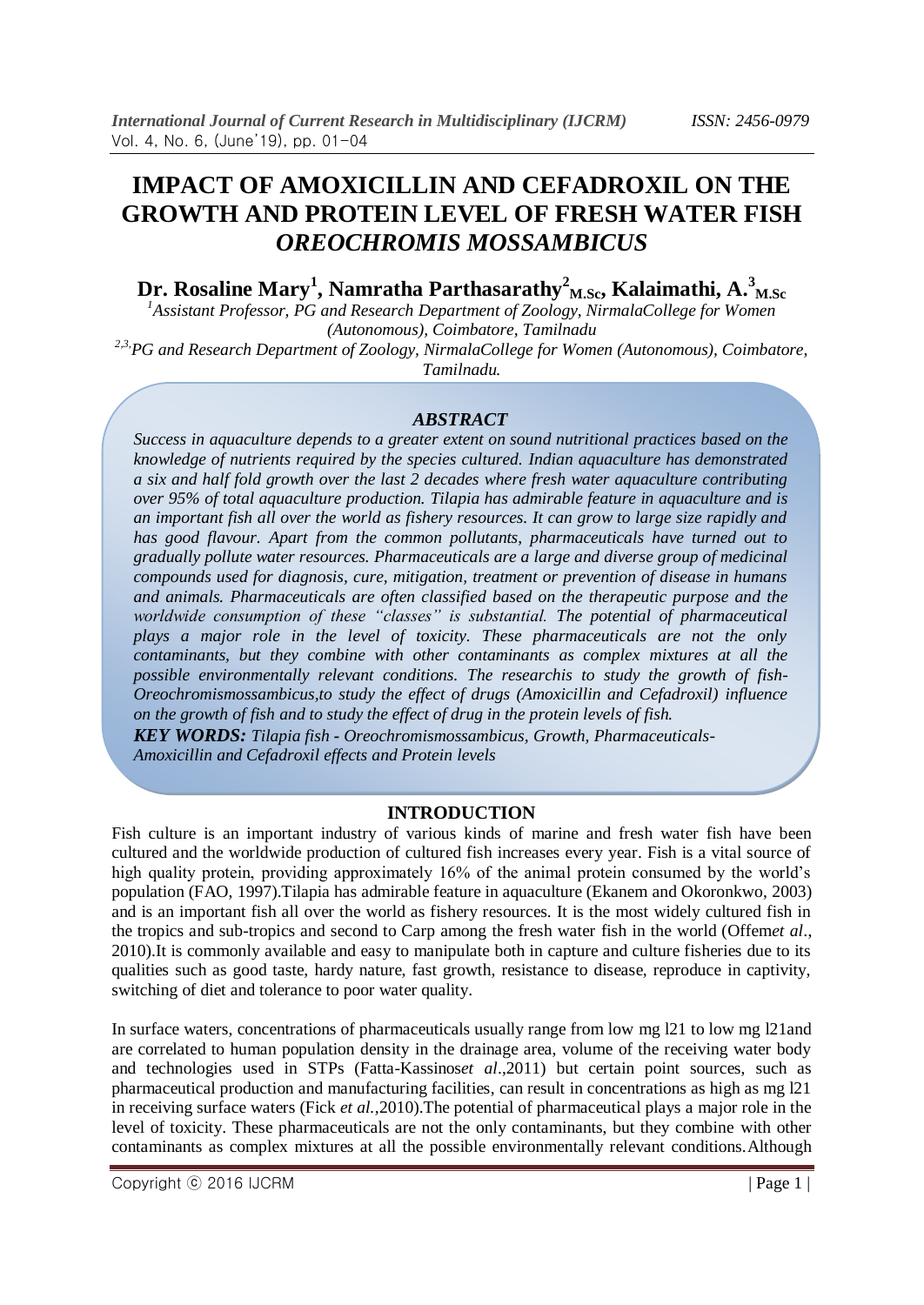most pharmaceuticals are present in the aquatic environment at only very low concentrations, many of them raise considerable toxicological and Eco toxicological concern, particularly when present as components of complex mixtures.

## **OBJECTIVES**

- To study the growth of fish Tilapia *Oreochromismossambicus*
- To study the effect of drugs (Amoxicillin and Cefadroxil) influence on the growth of fish.
- $\triangleright$  To study the effect of drug in the protein levels of fish.

## **MATERIALS AND METHODS**

An investigation was carried out in Department of Zoology laboratory, Nirmala College for women, Coimbatore, to evaluate the effect of formulated feed on the growth and biochemical parameters of Tilapia fish (*Oreochromismossambicus)*. The materials and methods used for the present study are described under the following headings:

## **Experimental Fish**

Tilapia islaterally compressed, deep bodies. A complex set of muscles allows the upper and lower pharyngeal bones to be used as a second set of jaws for processing food, allowing a division of labour between the "true jaws" [\(mandibles\)](https://en.wikipedia.org/wiki/Mandibles) and the ["pharyngeal jaws"](https://en.wikipedia.org/wiki/Pharyngeal_jaws). Their mouths are [protrusible,](https://en.wikipedia.org/wiki/Fish_jaw) usually bordered with wide and often swollen lips. Tilapia are also known to be a mouth-breeding species, which means they carry the fertilized eggs and young fish in their mouths for several days after the yolk sac is absorbed.Like other large fish, they are a good source of [protein](https://en.wikipedia.org/wiki/Protein) and popular among artisanal and commercial [fisheries.](https://en.wikipedia.org/wiki/Fishery)

## **Collection and Maintenance of Fish**

The freshwater fish, *Oreochromismossambicus* ranging in weight from 4 kg to 8 kg and measuring (7cm in length) were procured from Aliyar. The procured bulk samples of Tilapia were transported to the laboratory in well aerated polythene bag and acclimatized to the laboratory conditions under natural photo period for one week in large plastic containers at  $(26 \pm 5 \degree C)$ . The tank was previously washed with potassium permanganate to prevent any fungal infection. The fishes were maintained in dechlorinated tap water of the quality used in the test and water was renewed every day to provide freshwater rich in oxygen.Continuous artificial aeration was maintained throughout the acclimation and exposure periods. During the period of acclimation, they were fed everyday with oil cake mixed with rice flour.

## **Pharmaceuticals Administered - Amoxicillin**

Amoxicillin was discovered in 1958 and came into medical use in 1972. It is on the [World Health](https://en.wikipedia.org/wiki/World_Health_Organization%27s_List_of_Essential_Medicines)  [Organization's List of Essential Medicines,](https://en.wikipedia.org/wiki/World_Health_Organization%27s_List_of_Essential_Medicines) the most effective and safe medicines needed in a [health](https://en.wikipedia.org/wiki/Health_system)  [system.](https://en.wikipedia.org/wiki/Health_system) Amoxicillin is available as a [generic medication.](https://en.wikipedia.org/wiki/Generic_medication)Amoxicillin is an [antibiotic](https://en.wikipedia.org/wiki/Antibiotic) often used for the treatment of a number of [bacterial infections.](https://en.wikipedia.org/wiki/Bacterial_infection) It may be used for [middle ear infection,](https://en.wikipedia.org/wiki/Acute_otitis_media) [strep](https://en.wikipedia.org/wiki/Strep_throat)  [throat,](https://en.wikipedia.org/wiki/Strep_throat) [pneumonia,](https://en.wikipedia.org/wiki/Pneumonia) [skin infections,](https://en.wikipedia.org/wiki/Cellulitis) and [urinary tract infections](https://en.wikipedia.org/wiki/Urinary_tract_infection) among others. It is taken by mouth, or less commonly by injection. Common adverse effects include nausea and rash. Its use in [pregnancy](https://en.wikipedia.org/wiki/Pregnancy) and [breastfeeding](https://en.wikipedia.org/wiki/Breastfeeding) does not appear to be harmful. Amoxicillin is in the [beta](https://en.wikipedia.org/wiki/Beta-lactam)[lactam](https://en.wikipedia.org/wiki/Beta-lactam) family of antibiotics.

## **Cefadroxil**

Cefadroxil is a first-generation cephalosporin antibacterial drug that is the para-hydroxy derivative of [cefalexin](https://en.wikipedia.org/wiki/Cefalexin) and is used similarly in the treatment of mild to moderate susceptible infections such as the bacterium *[Streptococcus pyogenes](https://en.wikipedia.org/wiki/Streptococcus_pyogenes)*, causing the disease popularly called [strep](https://en.wikipedia.org/wiki/Strep_throat)  [throat](https://en.wikipedia.org/wiki/Strep_throat) or *[Streptococcal tonsillitis](https://en.wikipedia.org/wiki/Streptococcal_tonsillitis)*, [urinary tract infection,](https://en.wikipedia.org/wiki/Urinary_tract_infection) [reproductive tract infection,](https://en.wikipedia.org/wiki/Reproductive_tract_infection) and [skin](https://en.wikipedia.org/wiki/Skin_infections)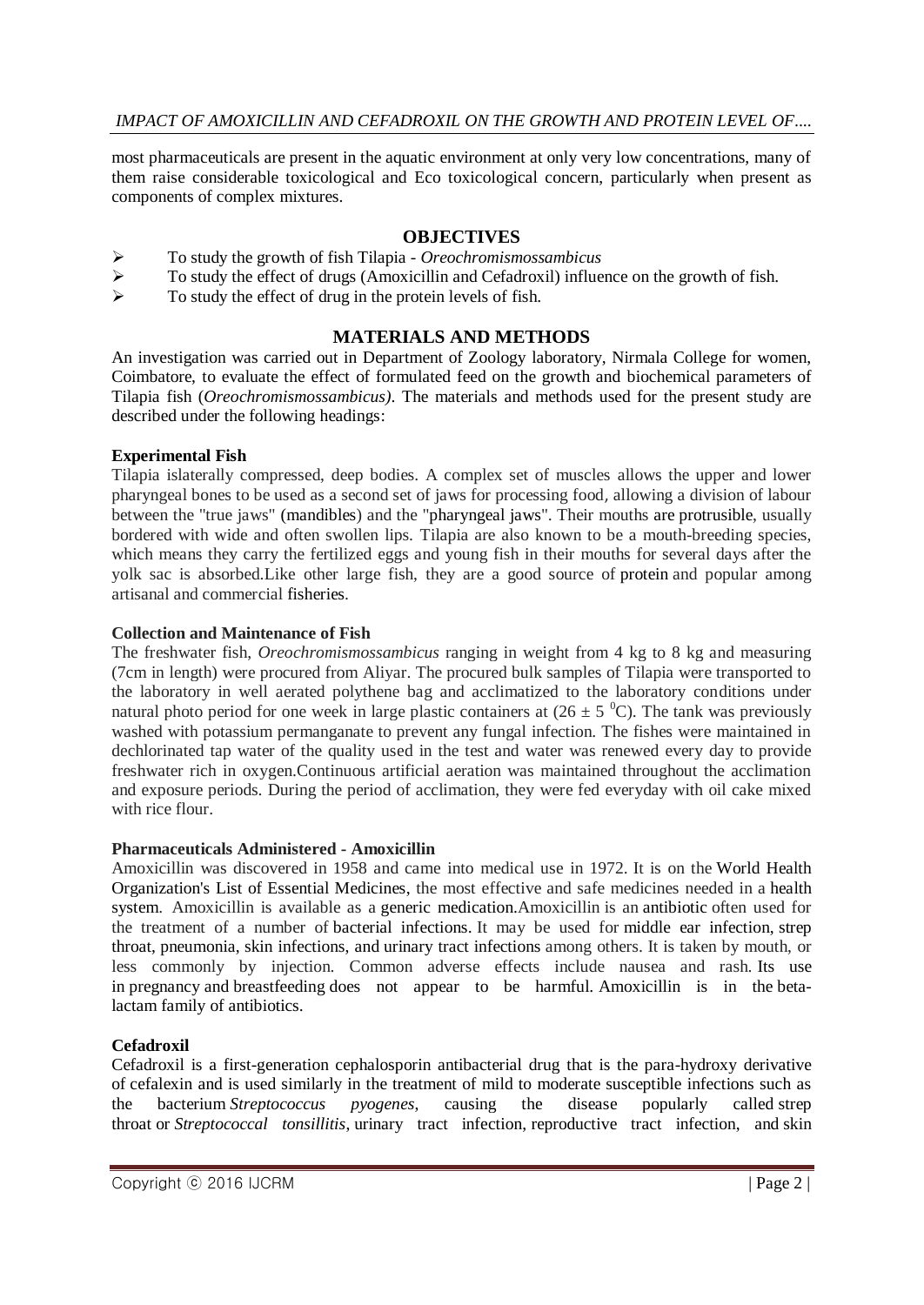## *IMPACT OF AMOXICILLIN AND CEFADROXIL ON THE GROWTH AND PROTEIN LEVEL OF....*

infections.Cefadroxil is almost completely absorbed from the gastrointestinal tract. About 20% of cefadroxil is reported to be bound to plasma proteins. Cefadroxil is removed by haemodialysis.

#### **Estimation of Protein**

The amount of protein in the samples with the respective pharmaceuticals was estimated by Bradford method (1971).

#### **Principle**

Comassie brilliant blue G250, the dye used for this assay can interact with proteins producing a blue colour complex whose absorbance maximum is at 595nm.

#### **Procedure**

100mg of sample was taken and ground well in a mortar and pestle with 1ml of 0.1N NaCl and 1ml of 5% TCA (Trichloro acetic acid) solution. The extract was centrifuged at 3000rpm for 15 minutes and sediments were washed with 1ml of 0.1N sodium hydroxide. From the obtained extract, 0.1ml of solution was taken and made up to 1ml using distilled water. To this mixture, 5ml of Bradford reagent was added and mixed well by inversion or gentle vortex mixing avoid foaming. Then the absorbance at 595nm was measured. The same procedure was repeated for all the remaining fish with different level of exposure (in terms of mg).

## **RESULT AND DISCUSSION**

After 35 days of study, the biochemical parameter to be analysed (protein) was estimated. The analysis of the data revealed considerable difference between the control and the treatment fish. The analysis of the obtained data is discussed below:

#### **Impact of Amoxicillin in the muscle of** *Oreochromismossambicus*

The amount of protein in muscle in long term duration of Amoxicillin drug for 7, 14, 21 and 35 days were found to contain 2.79, 2.62, 2.48, 2.18 mg/g whereas the control fish contained 2.84mg/g of protein. The estimated data mentioned was done at the 35<sup>th</sup> day of exposure.

#### **Impact of Cefadroxil in the muscle of** *Oreochromismossambicus*

The amount of protein in muscle in long term duration of Cefadroxildrug for 7, 14, 21 and 35 days were found to contain 2.80, 2.69, 2.43, 2.31mg/g whereas the control fish contained 2.84mg/g of protein. The estimated data mentioned was done at the 35<sup>th</sup> day of exposure.

| Table. T-Theenett of Allioxichining the muscle of Fish Oreothi omismossumotus |      |      |                  |              |  |  |
|-------------------------------------------------------------------------------|------|------|------------------|--------------|--|--|
| ontrol'                                                                       | 20mg | Umo  | 60 <sub>mg</sub> | 30m <u>s</u> |  |  |
| 2.84                                                                          | 2.79 | 2.62 | 2.48             | 2.18         |  |  |

## **Table: 1-Theeffect of Amoxicillinin the muscle of Fish** *Oreochromismossambicus*

#### **Table: 2-Theeffect of Cefadroxilin the muscle of Fish***Oreochromismossambicus*

| Control | 20 <sub>mg</sub> | 40 <sub>mg</sub> | 60 <sub>mg</sub> | 80 <sub>mg</sub>         |
|---------|------------------|------------------|------------------|--------------------------|
| 2.84    | 2.80             | 2.69             | 2.43             | $\sim$ $\sim$ 1<br>2.J I |

#### **Table: 3- Mean and Standard Deviationof Total Protein content of** *Oreochromis mossambicus*

| Administered           | <b>Standard Deviation</b> | <b>Mean</b> |
|------------------------|---------------------------|-------------|
| <b>Pharmaceuticals</b> |                           |             |
| Amoxicillin            | 0.238                     | 2.582       |
| <b>Cefadroxil</b>      | 0.205                     | 2.596       |